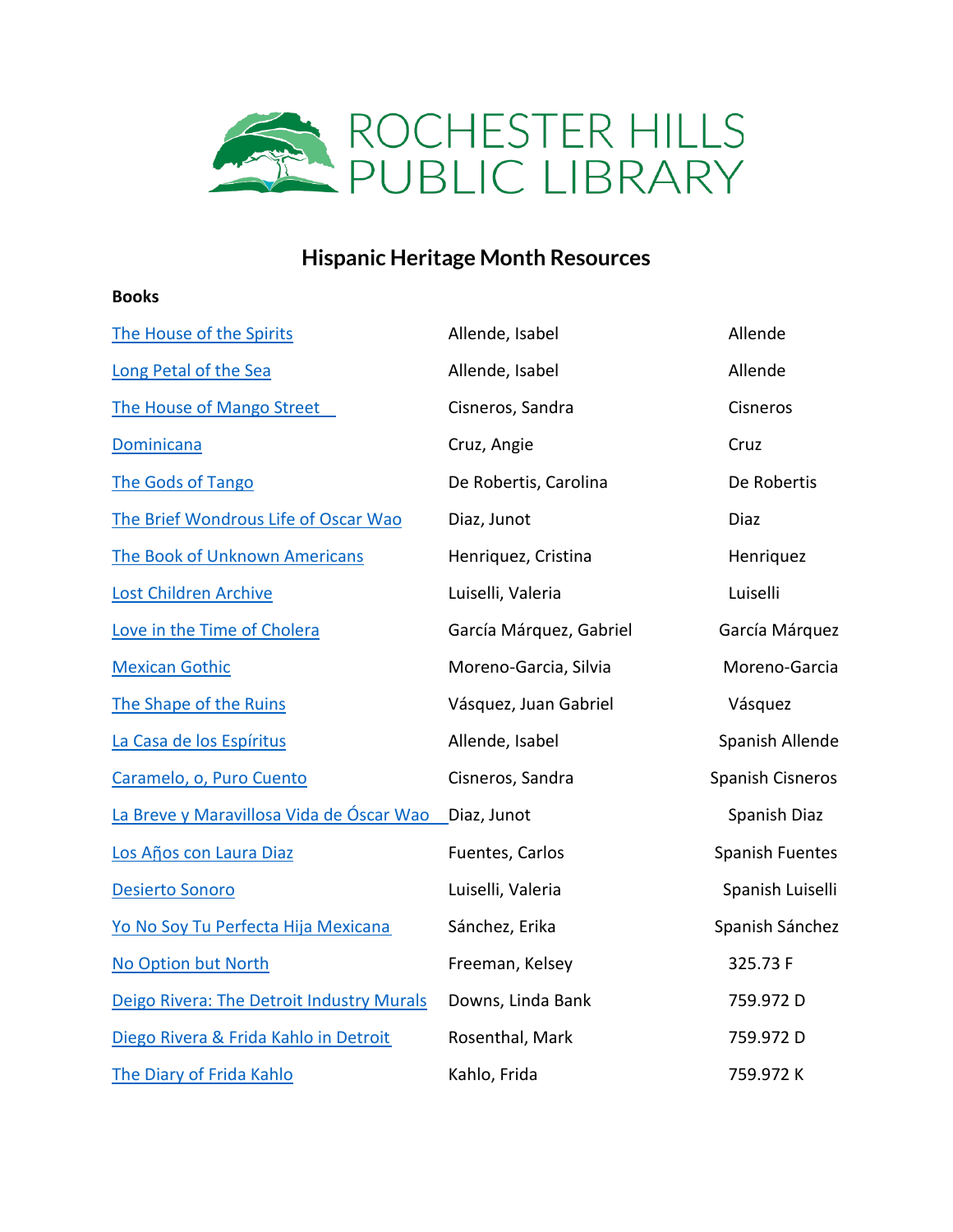| In the Heights: Finding Home                                        | Miranda, Lin-Manuel      | New Release 792.60973 M  |
|---------------------------------------------------------------------|--------------------------|--------------------------|
| <b>Wedding in Haiti</b>                                             | Alvarez, Julia           | 818.5403 A               |
| Living to Tell the Tale                                             | García Márquez, Gabriel  | 863.64 M                 |
| <b>The Motorcycle Diaries</b>                                       | Guevara, Che             | 918.0435 G               |
| Cuba Libre!                                                         | Perrottet, Tony          | 972.9106 P               |
| <b>Latinos in Michigan</b>                                          | Badillo, David           | 977.4004B                |
| <b>Alexandria Ocasio-Cortez</b>                                     | Jones, Brenda            | <b>Bio Ocasio-Cortez</b> |
| <b>My Beloved World</b>                                             | Sotomayor, Sonia         | <b>Bio Sotomayor</b>     |
| <b>DVDs</b>                                                         |                          |                          |
| Bless me, Ultima                                                    | <b>Feature Films</b>     | B                        |
| <b>Cesar Chavez</b>                                                 | <b>Feature Films</b>     | $\mathsf{C}$             |
| In the Heights                                                      | <b>New Feature Films</b> | L                        |
| <b>Spare Parts</b>                                                  | <b>Feature Films</b>     | $\sf S$                  |
| La Frontera                                                         | Foreign Language         | Portuguese L             |
| <b>Selena</b>                                                       | Foreign Language         | Spanish S                |
| <b>Latino Americans</b>                                             | Non-Fiction DVD          | 973.0468L                |
| <b>Streaming</b>                                                    |                          |                          |
| <b>Lost City Radio</b>                                              | Alarcon, Daniel          | Libby                    |
| Homeland                                                            | Corchado, Alfredo        | Libby                    |
| <b>Cantoras</b>                                                     | De Robertis, Carolina    | Libby                    |
| I am not Your Perfect Mexican Daughter                              | Sánchez, Erika           | Libby                    |
| Conquistadora                                                       | Santiago, Esmeralda      | Libby                    |
| Unaccompanied                                                       | Zamora, Javier           | Libby                    |
| Chicano!: The History of the Mexican American Civil Rights Movement |                          | Kanopy                   |
| Discover Latino History & the Latino Influence on the United States |                          | Kanopy                   |
| Ernesto "Che" Guevara                                               |                          | Kanopy                   |
| Gringolandia                                                        |                          | Kanopy                   |